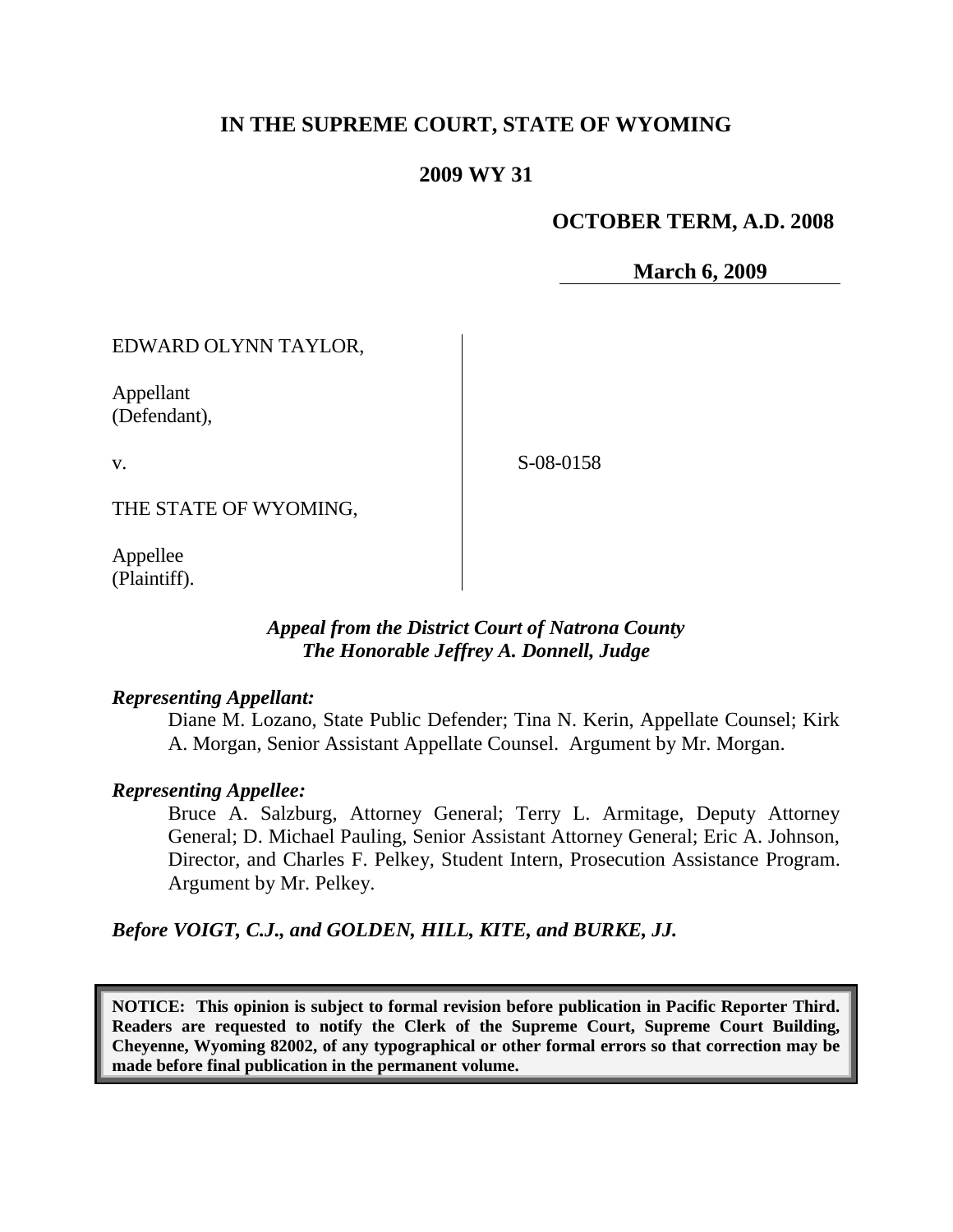## **VOIGT, Chief Justice.**

[¶1] The appellant appeals his conviction on numerous criminal charges, including first-degree premeditated murder, on the ground that the district court abused its discretion by admitting certain uncharged misconduct evidence. Finding no error, we affirm.

#### **ISSUE**

[¶2] Did the district court abuse its discretion by admitting evidence of two prior instances in which the appellant threatened someone?

## **FACTS**

[¶3] We will recite the facts underlying the crimes charged in this case in some detail because they provide the context for the issue presented. To avoid unwarranted publicity, we will refer to the participants by their first name only, or by an identifier such as "the appellant" or "the victim."

[¶4] The appellant met Beth in 1992, at a time that she was in the process of obtaining a divorce from her first husband, Troy. Beth and the appellant were married in 1994. That marriage ended in divorce in 2004. Prior to the divorce, Beth had entered into a relationship with John. Beth's relationship with John did not endure, however, and she reconciled with the appellant in 2005. They remarried in 2006. That road became equally rocky, and the appellant filed for divorce on March 20, 2007, after learning that Beth was involved in a sexual relationship with the eventual murder victim.

[¶5] During the weekend of March 29-April 1, 2007, Beth went from her home in Casper to Cheyenne to visit her daughter. The appellant telephoned Beth repeatedly. Early in the afternoon of Sunday, April 1, Beth's daughter told the appellant when he called again that Beth had returned to Casper. At about the same time, the appellant's neighbor saw him loading "long guns" into his pickup.

[ $[$ [6] At about 2:30 or 3:00 p.m., the appellant drove over to the victim's house looking for Beth. She was not there, but the appellant saw the victim standing outside his residence. According to the appellant's trial testimony, the victim looked at him "with disdain" as he passed. This angered the appellant, who returned home, where he consumed beer and tequila.

[¶7] Upon returning to Casper, Beth went to the victim's house, where the two of them and a friend watched television. She left the house before 6:30 p.m., at which time she was accosted by the appellant, who had been parked out of sight in a nearby alley. During the ensuing argument, the appellant reached into Beth's vehicle, grabbed her by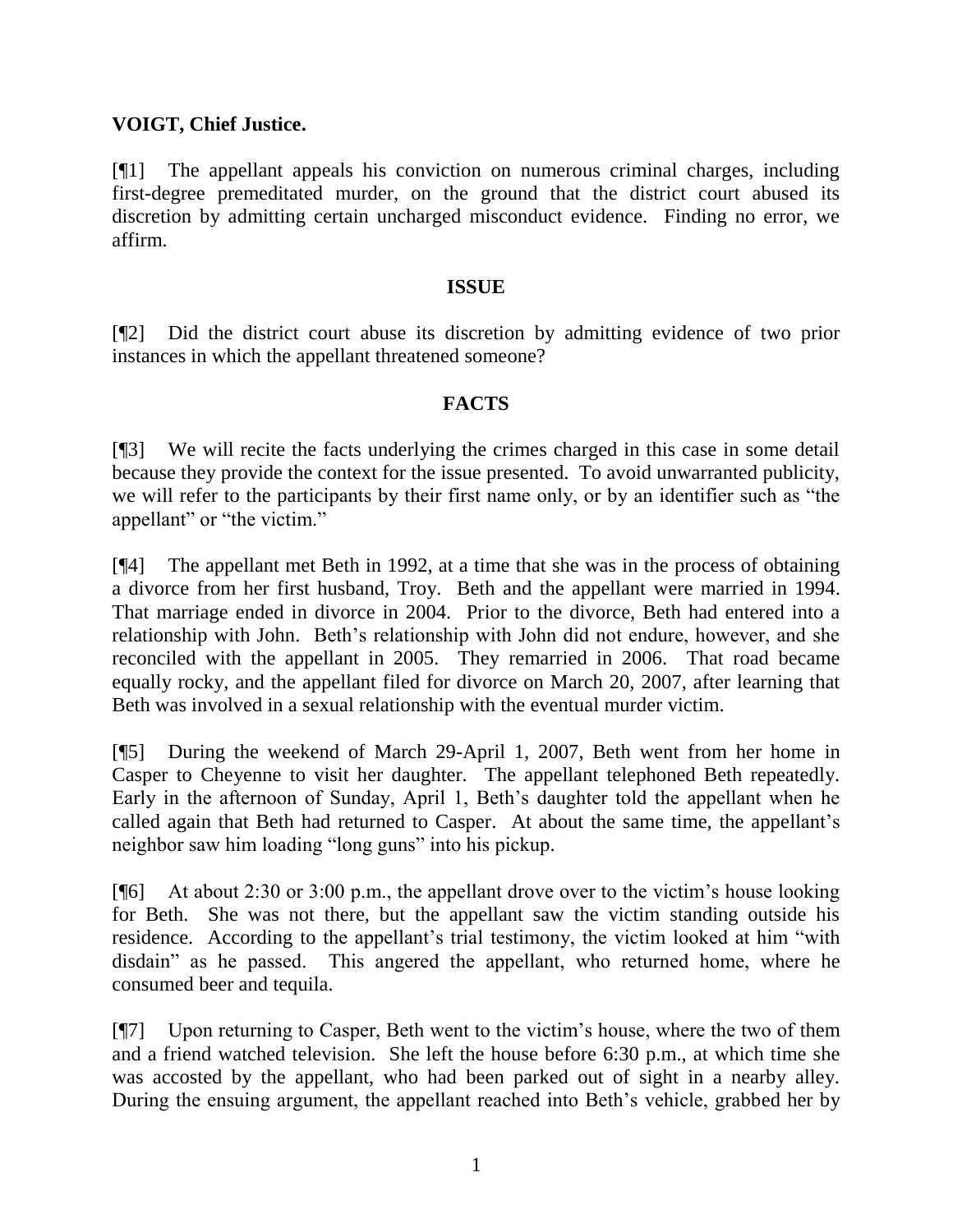the hair, and slammed her head against the window. He then declared that, though he had not carried through with his earlier threat to kill John, he would "kill somebody this time."

[¶8] Taking this threat seriously, Beth drove to the police station, with the appellant following her. When they arrived at the police station, the appellant again approached Beth, this time pointing a .45 caliber pistol at her. He told her he would not kill her if she returned home with him. Fearing she would be killed, Beth slumped against the side of her vehicle. The appellant shoved the gun back into his pants while stating that he would "kill somebody." Beth went into the police station as the appellant drove away.

[¶9] Immediately upon entering the police station, Beth telephoned the victim to warn him. The victim told her to hang up and call 911, and that he would watch for the appellant. Beth did as she was told, her call to 911 being logged in at 6:25 p.m. Beth described the encounter and told the dispatcher that she had seen a shotgun in the appellant's truck. Three minutes later, the dispatcher received a "hang up" 911 call from the victim's residence. Officers responding to the call found the victim dead on his kitchen floor. He was lying on his back, with a shotgun across his knee and a cordless telephone on the floor next to his hand. Pellets from a shotgun blast had made divots in the floor under his head.

[¶10] The appellant's own trial testimony and the testimony of a friend established what had happened: The victim had closed and locked his front door when he saw the appellant arrive. The appellant blasted his way through the front door with his 12-gauge shotgun. The victim then fired his own shotgun at the appellant, inflicting only minor injuries. The appellant returned fire, hitting the victim in the chest with a disabling blow. He then walked up to the wounded victim and fired a second shot directly at his head. The appellant fled the scene, driving to a friend's house north of Casper. When the appellant confessed the murder to his friend, the latter contacted the police and arranged for the appellant's surrender.

[¶11] After the appellant's arrest, a preliminary hearing, and a district court arraignment, the charges against him were finalized in an Amended Information filed on October 8, 2007: one count of first-degree premeditated murder, in violation of Wyo. Stat. Ann. § 6-2-101 (LexisNexis 2007); one count of felony murder, in violation of Wyo. Stat. Ann. § 6-2-101 (LexisNexis 2007); one count of aggravated burglary, in violation of Wyo. Stat. Ann. § 6-3-301(a) and (c)(i)(ii) (LexisNexis 2007); one count of threatening to use a drawn deadly weapon on another, in violation of Wyo. Stat. Ann. § 6-2-502(a)(iii) (LexisNexis 2007); one count of possessing or transporting a deadly weapon with the unlawful intent to threaten the life or physical well-being of another, in violation of Wyo. Stat. Ann. § 6-8-103 (LexisNexis 2007); and one count of battery, in violation of Wyo. Stat. Ann. § 6-2-501(b) and (d) (LexisNexis 2007). He was convicted by a jury on all six counts.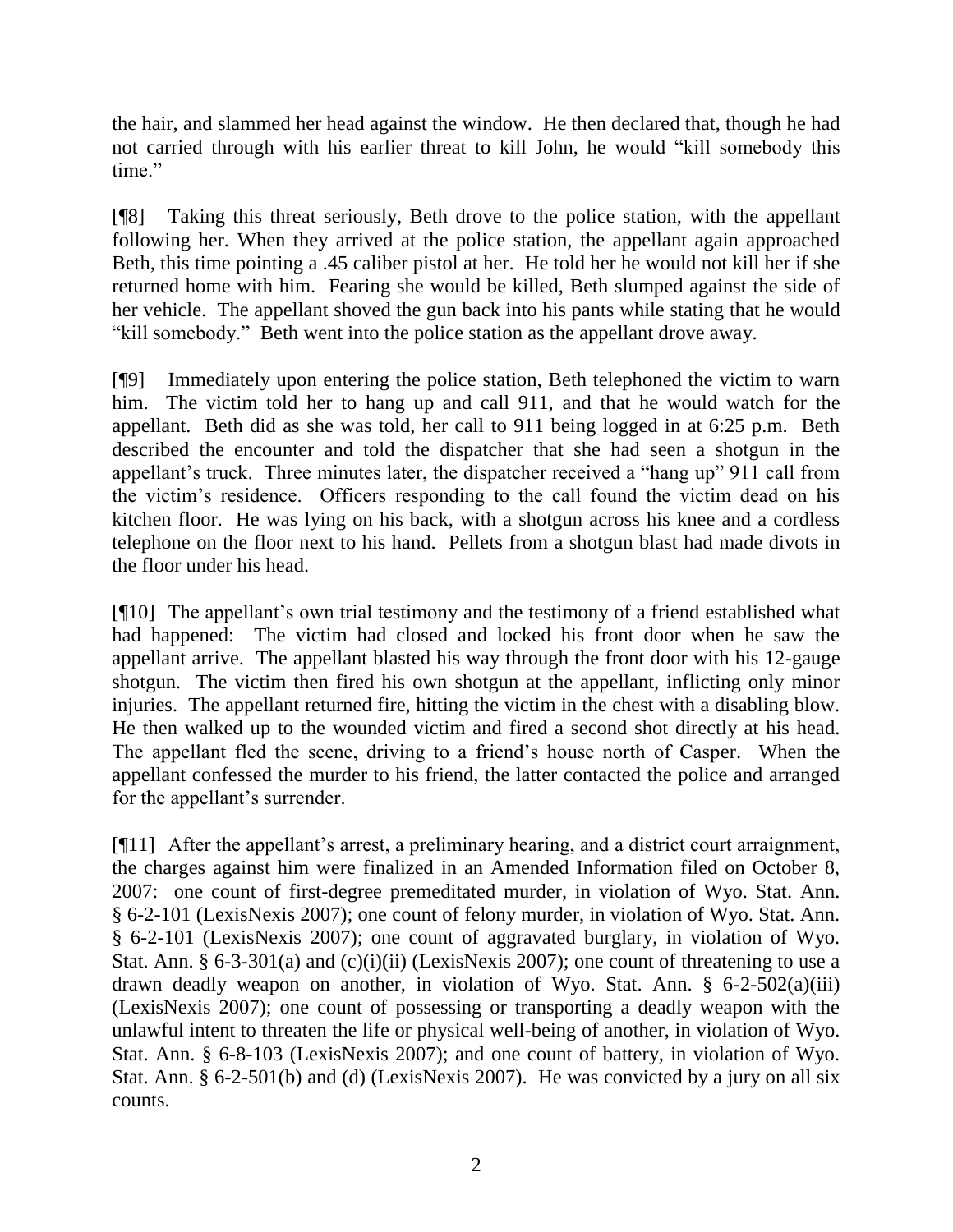#### **STANDARD OF REVIEW**

[¶12] We recently reiterated both the accepted trial court process for determining whether to admit uncharged misconduct evidence and this Court's standard for reviewing such determinations:

> We review a district court's rulings on the admissibility of evidence, including uncharged misconduct evidence, for an abuse of discretion, and we will not reverse absent a clear abuse of such discretion. *Bromley v. State*, 2007 WY 20, ¶ 8, 150 P.3d 1202, 1206 (Wyo. 2007). "A trial court abuses its discretion when it could not have reasonably concluded as it did." *Id*. at ¶ 8, at 1206-1207. The admissibility of uncharged misconduct evidence is governed by W.R.E. 404(b):

> > Evidence of other crimes, wrongs, or acts is not admissible to prove the character of a person in order to show that he acted in conformity therewith. It may, however, be admissible for other purposes, such as proof of motive, opportunity, intent, preparation, plan, knowledge, identity, or absence of mistake or accident.

The district court is to determine the admission of proffered evidence under this rule by applying the following test:

> [B]ecause uncharged misconduct evidence carries an inherent danger for prejudice, we have also adopted a mandatory procedure for testing its admissibility: (1) the evidence must be offered for a proper purpose; (2) the evidence must be relevant; (3) the probative value of the evidence must not be substantially outweighed by its potential for unfair prejudice; and (4) upon request, the trial court must instruct the jury that the similar acts evidence is to be considered only for the proper purpose for which it was admitted.

*Gleason v. State*, 2002 WY 161, ¶ 18, 57 P.3d 332, 340 (Wyo. 2002). "Admissibility under W.R.E. 404(b) is not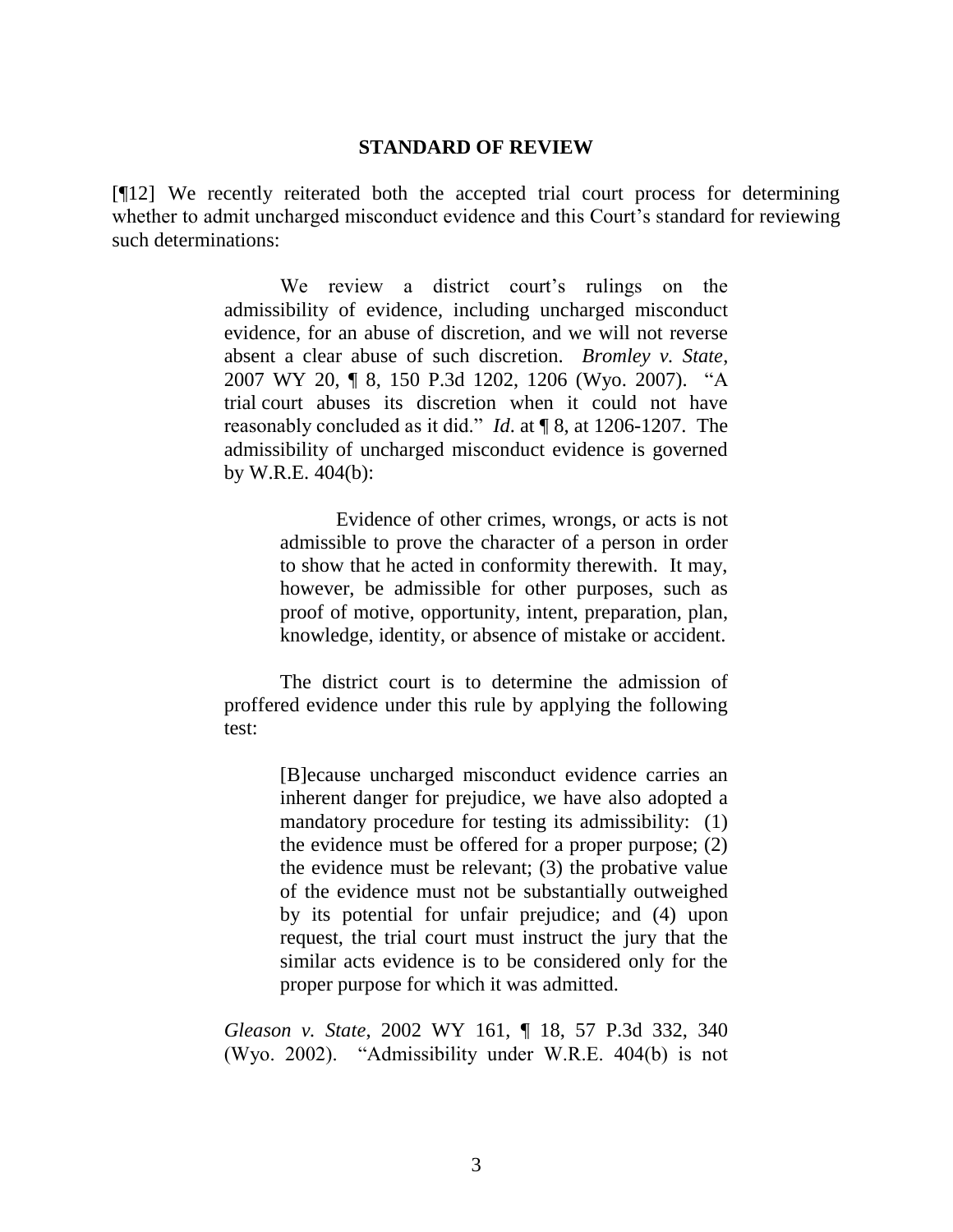limited to the purposes set forth in the rule, and we have adopted a liberal approach toward admitting uncharged misconduct evidence." *Id*.

*Harris v. State*, 2008 WY 23, ¶¶ 5-6, 177 P.3d 1166, 1168 (Wyo. 2008).

## **DISCUSSION**

[¶13] The appellant filed a pre-trial demand for notice of the State's intent to introduce evidence under W.R.E. 404(b). In its response, the State noted that the appellant's defense "most likely" would be "self-defense or lack of the requisite mental state for first or second-degree murder." The State then proffered testimony in regard to three previous instances to show that the appellant "has a long history of threats with and without guns and it is unlikely he was motivated by self-defense in this case." In addition, the State contended that the evidence of the earlier threats "illustrate[s] the [appellant's] motive and intent . . . ."

[¶14] The first instance of which evidence was proffered occurred in 1989 or 1990. The appellant had allegedly approached a vehicle containing two men, Rick and Dean. The appellant suspected Dean of "pursuing" his girlfriend. The appellant was angry, and he approached the vehicle with a pistol in his hand. When the appellant shoved the pistol under Dean's chin, Rick disarmed him and took the pistol. The incident was not reported to the police.

[¶15] The second incident of alleged uncharged misconduct occurred in 1997 at the home of Beth's first husband, Troy. Beth and the appellant, who were married at the time, had gone to Troy's house for some purpose involving Beth's and Troy's daughter. A disagreement arose between Troy and the appellant as to whether the girl could go inside Troy's house. The appellant pulled a .45 caliber pistol, pointed it at Troy, and then drove off. The appellant was later charged with reckless endangerment, to which he entered a plea of *nolo contendere*, with the case eventually being dismissed via deferred prosecution under Wyo. Stat. Ann. § 7-13-301 (Michie 1997).

[¶16] The third incident occurred in 2005. Beth and the appellant had separated, and Beth had been living with John. The latter two had then separated. John called Beth's house to discuss a television set. The appellant answered the telephone and, during the ensuing conversation, threatened to go to John's house and kill him. John reported the threat to the police, but no action was taken.

[¶17] In its memorandum submitted in support of admission of the proffered testimony, the State indicated that the evidence was probative of such concepts as intent, motive, knowledge, malice, premeditation, identity, continuing course of conduct, and corroboration. Specifically, the State contended that the evidence was relevant to prove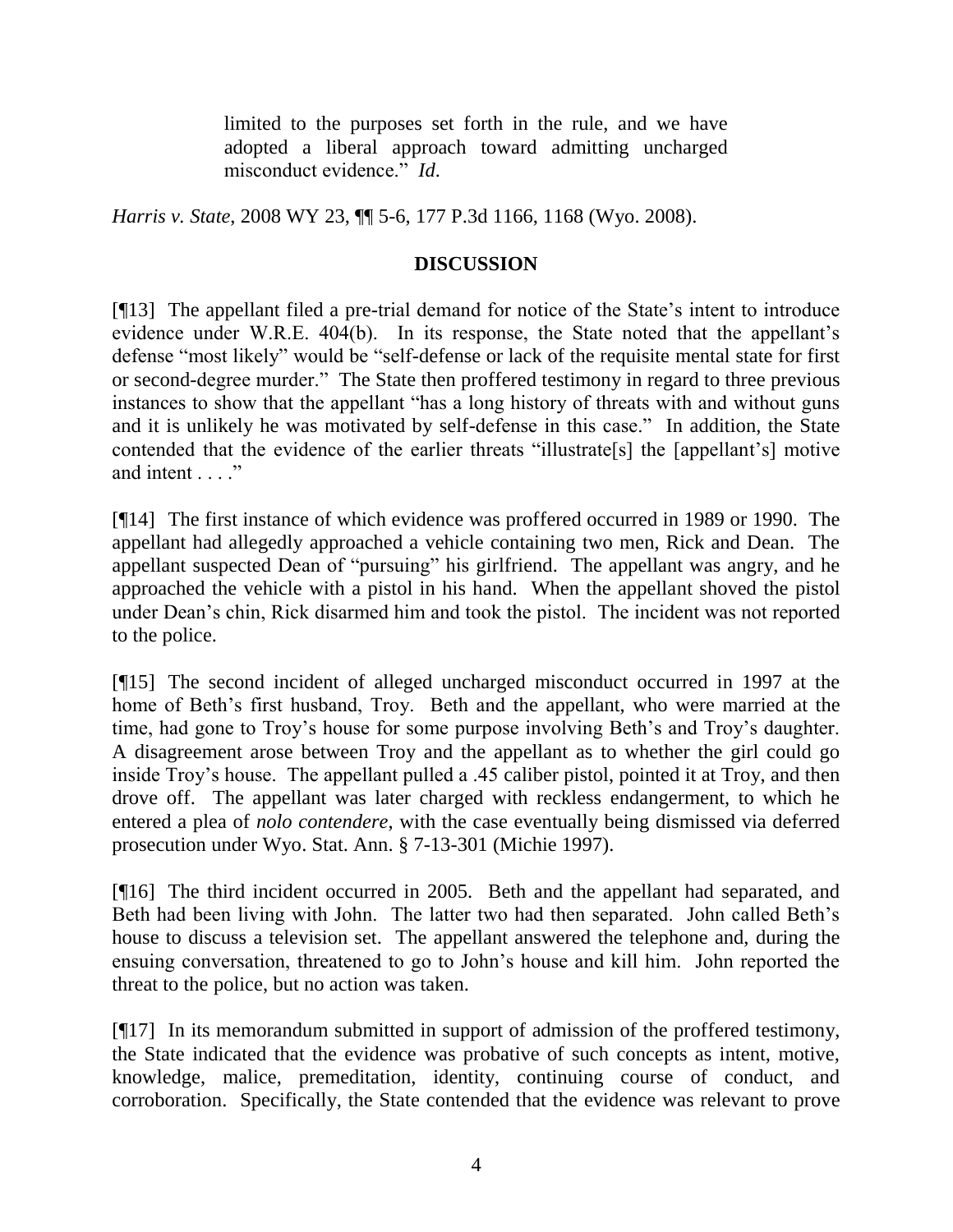intent and motive, and to rebut any claim of self-defense. The appellant filed a lengthy objection to the State's uncharged misconduct evidence. While conceding that the question of intent was at issue, the appellant contended that identity was not at issue and that he did not intend to argue self-defense. The bulk of the appellant's memorandum addressed this Court's recent jurisprudence in regard to uncharged misconduct evidence, including *Howard v. State*, 2002 WY 40, 42 P.3d 483 (Wyo. 2002); *Gleason v. State*, 2002 WY 161, 57 P.3d 332 (Wyo. 2002); *Williams v. State*, 2004 WY 117, 99 P.3d 432 (Wyo. 2004); and *Holloman v. State*, 2005 WY 25, 106 P.3d 879 (Wyo. 2005).

[¶18] The question of the admissibility of the uncharged misconduct evidence was heard at a general motion hearing on September 21, 2007. As it did in its written submission, the State argued that the prior threats were relevant because they were probative of motive and intent, which went to the appellant's position that his crime was manslaughter, not murder. The State contended that the evidence countered the "defense" of "sudden heat of passion," and that it tended to establish malice.<sup>1</sup>

[¶19] The appellant presented a four-pronged argument at the motion hearing: first, he contended that all three incidents were more prejudicial than probative; second, he decried the State's alleged "laundry list" of justifications for admission of the evidence; third, he argued that the evidence was merely being offered as propensity or character evidence; and fourth, he contended that the 1989-90 incident was too remote in time to be relevant or probative.

[¶20] The district court took the matter under advisement, issuing a decision letter on October 1, 2007. In its decision letter, the district court meticulously reviewed and applied this Court's precedent setting forth the standards for the admissibility of uncharged misconduct evidence under W.R.E. 404(b). The district court's analysis is too lengthy for us to repeat here, but we will note some of the central findings and conclusions.

[¶21] After reviewing the known facts, and setting forth the three instances of uncharged misconduct, the district court quoted the evidentiary rule and reviewed its purpose. Specifically, citing *Daniel v. State*, 923 P.2d 728, 734 (Wyo. 1996) and *Virgilio v. State*, 834 P.2d 1125, 1128 (Wyo. 1992), the district court prefaced its analysis by noting that, while uncharged misconduct evidence is admissible to prove or disprove "consequential" fact[s]" such as intent, knowledge, motive, preparation, or plan, it is not admissible to

 <sup>1</sup> "Sudden heat of passion" is not, of course, technically a "defense" to a murder charge, but is the statutory language that distinguishes voluntary manslaughter from first- and second-degree murder. *See*  Wyo. Stat. Ann. § 6-2-105(a)(i) (LexisNexis 2007) and *Yung v. State*, 906 P.2d 1028, 1035 (Wyo. 1995). For a discussion of the conceptual distinctions between manslaughter and second-degree murder, *see* Eric A. Johnson, *The Crime That Wasn't There: Wyoming's Elusive Second-Degree Murder Statute*, 7 Wyo. L. Rev. 1 (2007).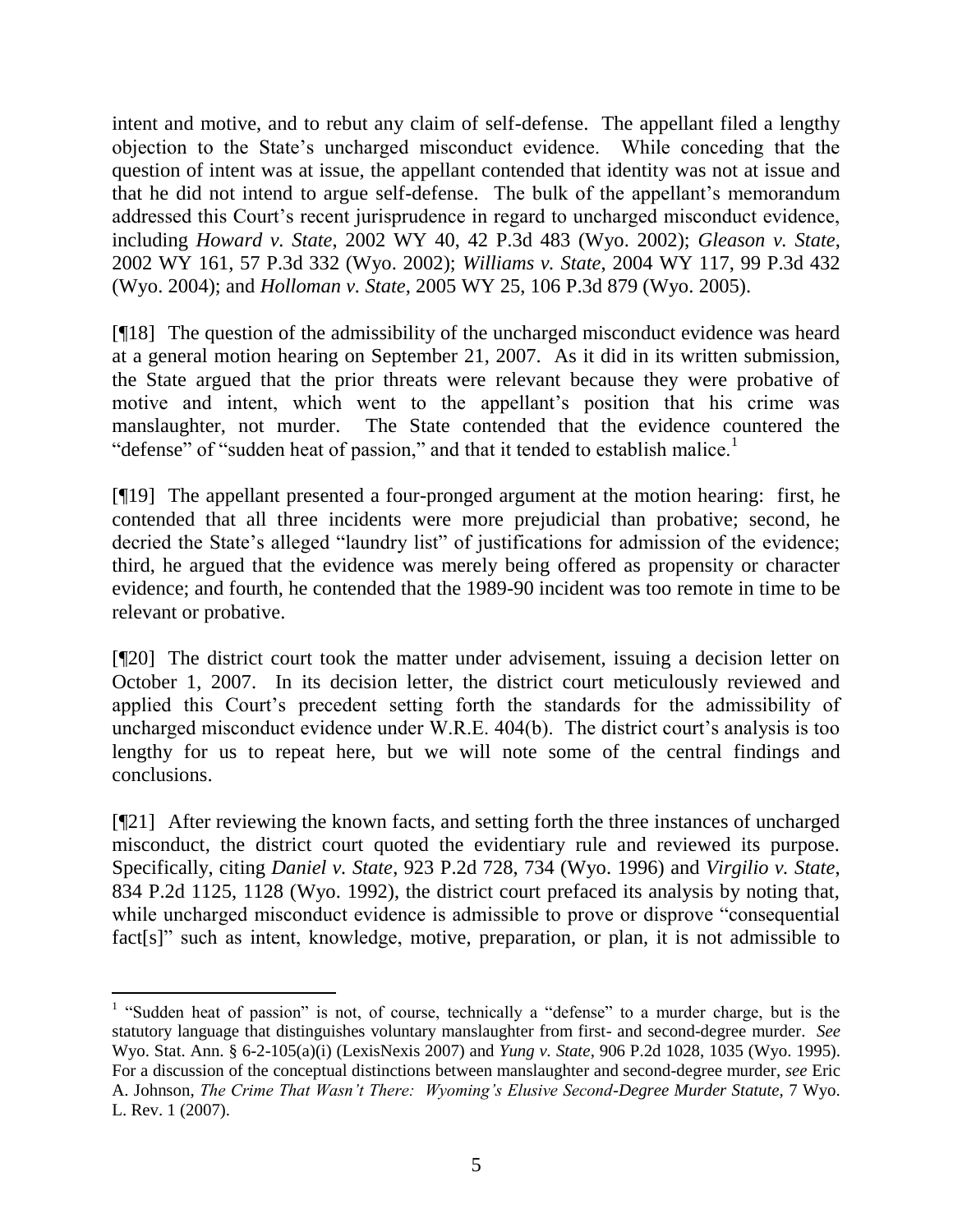show that a defendant has a propensity to commit crimes. The district court then applied the mandatory four-part test this Court has adopted for testing the admissibility of uncharged misconduct evidence:

> (1) the evidence must be offered for a proper purpose; (2) the evidence must be relevant; (3) the probative value of the evidence must not be substantially outweighed by its potential for unfair prejudice; and (4) upon request, the trial court must instruct the jury that the [uncharged misconduct] evidence is to be considered only for the proper purpose for which it was admitted.

*Gleason*, 2002 WY 161, ¶ 18, 57 P.3d at 340.

[¶22] As to the first question—whether the evidence was offered for a proper purpose the district court agreed with the State that the evidence was properly offered to prove motive and intent, especially as those concepts helped to establish the element of malice. The district court concluded that evidence of the three prior instances was probative, in particular, of the concept of jealousy as motive. We have previously quoted noted evidence scholar Edward J. Imwinkelried's explanation of the part played by motive and intent where jealousy or a similar emotion is involved:

> Motive is not an ultimate fact or element of the crime; rather it is an intermediate, evidentiary fact. The courts have variously described the concept of motive as the "reason that nudges the will and prods the mind to indulge the criminal intent," an "inducement or state of feeling that impels and tempts the mind to indulge in a criminal act," and "the moving force which impels to action for a definite result." While intent accompanies the actus reus, the motive comes into play before the actus reus. The motive is a cause, and the actus reus is the effect.

*Mitchell v. State*, 865 P.2d 591, 597 (Wyo. 1993) (quoting Edward J. Imwinkelried, *Uncharged Misconduct Evidence* § 3.15 at 35-36 (1992 & Supp. 1993)). We have applied this reasoning in marital homicide cases, and we see no reason why it should not also apply in cases where the victim is not the spouse, but the spouse's consort. *See, e.g., Smizer v. State*, 752 P.2d 406, 410 (Wyo. 1988); *Ortega v. State*, 669 P.2d 935, 944 (Wyo. 1983), *overruled on other grounds by Jones v. State*, 902 P.2d 686 (Wyo. 1995); and *Alcala v. State*, 487 P.2d 448, 455 (Wyo. 1971), *cert. denied* 405 U.S. 997 (1972).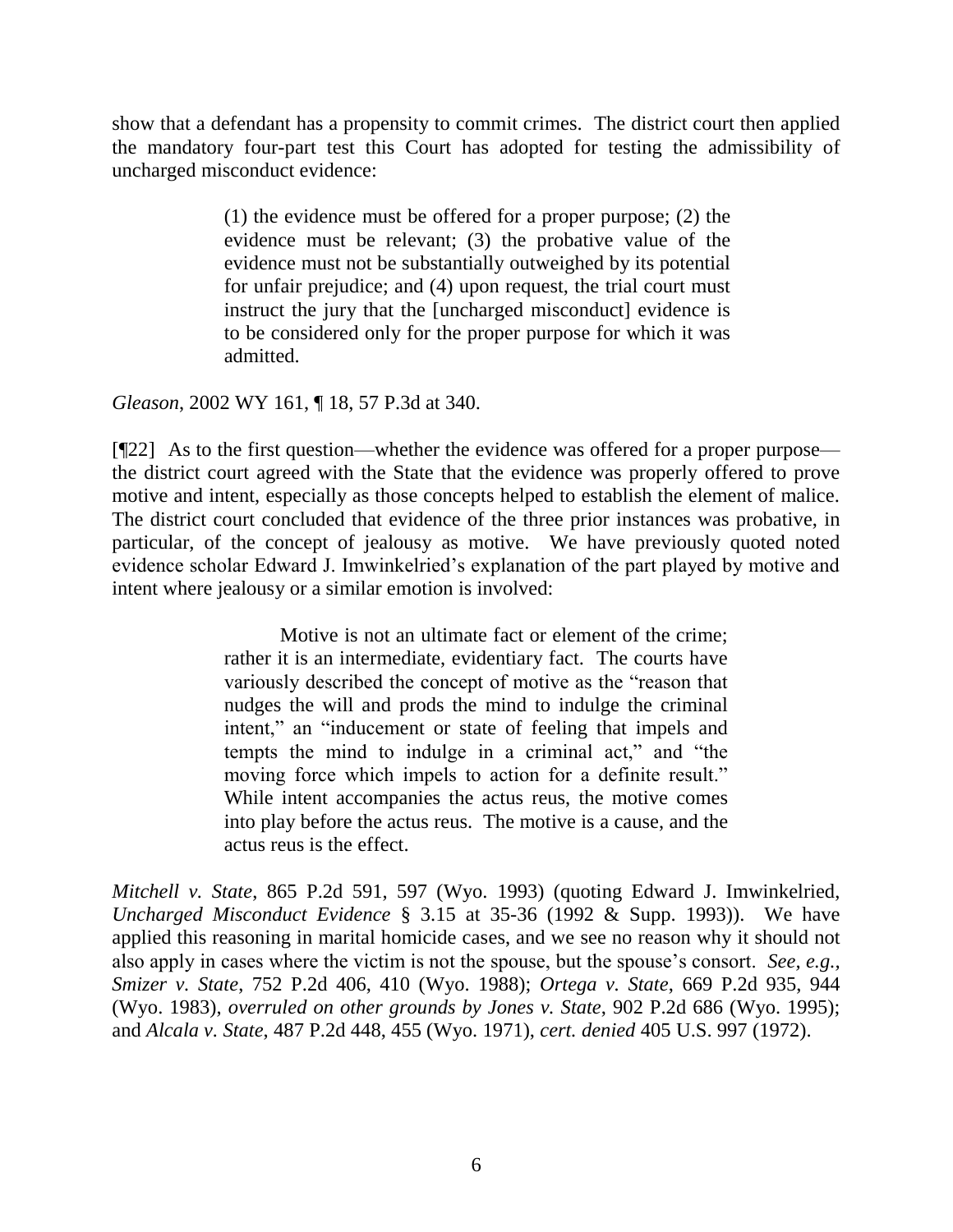[¶23] We cannot say that the district court abused its discretion in determining that all three instances of prior misconduct were being offered for a proper purpose. For all intents and purposes, the only question facing the jury in this case was whether the appellant acted in a sudden heat of passion, or acted with malice. It was appropriate for the State in these circumstances to produce evidence of motive and intent.

[¶24] The second question a trial court must answer in deciding whether to admit uncharged misconduct evidence is whether the evidence is relevant. Evidence is relevant if it has "any tendency to make the existence of any fact that is of consequence to the determination of the action more probable or less probable than it would be without the evidence." W.R.E. 401. This question is usually answered, at least in part, by an affirmative response to the first question. It should nearly go without saying that any proper purpose for admission of the evidence is a purpose that is relevant. In the foregoing discussion, for instance, if intent and malice were not relevant, they would not be proper purposes for admission of the uncharged misconduct evidence. The district court correctly concluded that the uncharged misconduct evidence was relevant in this case because it went to the heart of the matter—in effect, it tended to rebut the appellant's "heat of passion" argument. Stated in terms of the rule, the evidence made it less likely that the appellant acted suddenly and without malice, motivated only by the "heat of passion."

[¶25] In *Bhutto v. State*, 2005 WY 78, ¶ 24, 114 P.3d 1252, 1263 (Wyo. 2005), we found evidence of prior threats and assaults to be admissible to prove motive and intent, to help the jury understand the relationship between the parties, and to counter a defense, such as accident or lack of intent. Although that holding was in the context of the first question—whether the evidence was offered for a proper purpose—the conclusion follows that if evidence is admissible to prove such concepts, it is, *ipso facto*, relevant to those issues. In the instant case, the appellant contended that the killing resulted from extreme provocation and a sudden heat of passion—the hallmarks of voluntary manslaughter. The State's proffered evidence directly rebutted that contention by showing the appellant engaging in threatened violence even when not under extreme provocation. The district court rested its conclusion that the evidence was relevant in this history of purposeful and intended responses to situations arousing jealousy over Beth's interactions with other men. That conclusion was not an abuse of discretion because it was a reasonable conclusion given the facts. "When evidence is offered under the provisions of W.R.E. 404(b), there is no abuse of discretion so long as there is a legitimate basis for the trial court's ruling." *Moore v. State*, 2003 WY 153, ¶ 22, 80 P.3d 191, 197 (Wyo. 2003).

[¶26] The third question to be asked in a trial court's determination of the admissibility of uncharged misconduct evidence is whether the probative value of the evidence is substantially outweighed by its potential for unfair prejudice. This part of the test to be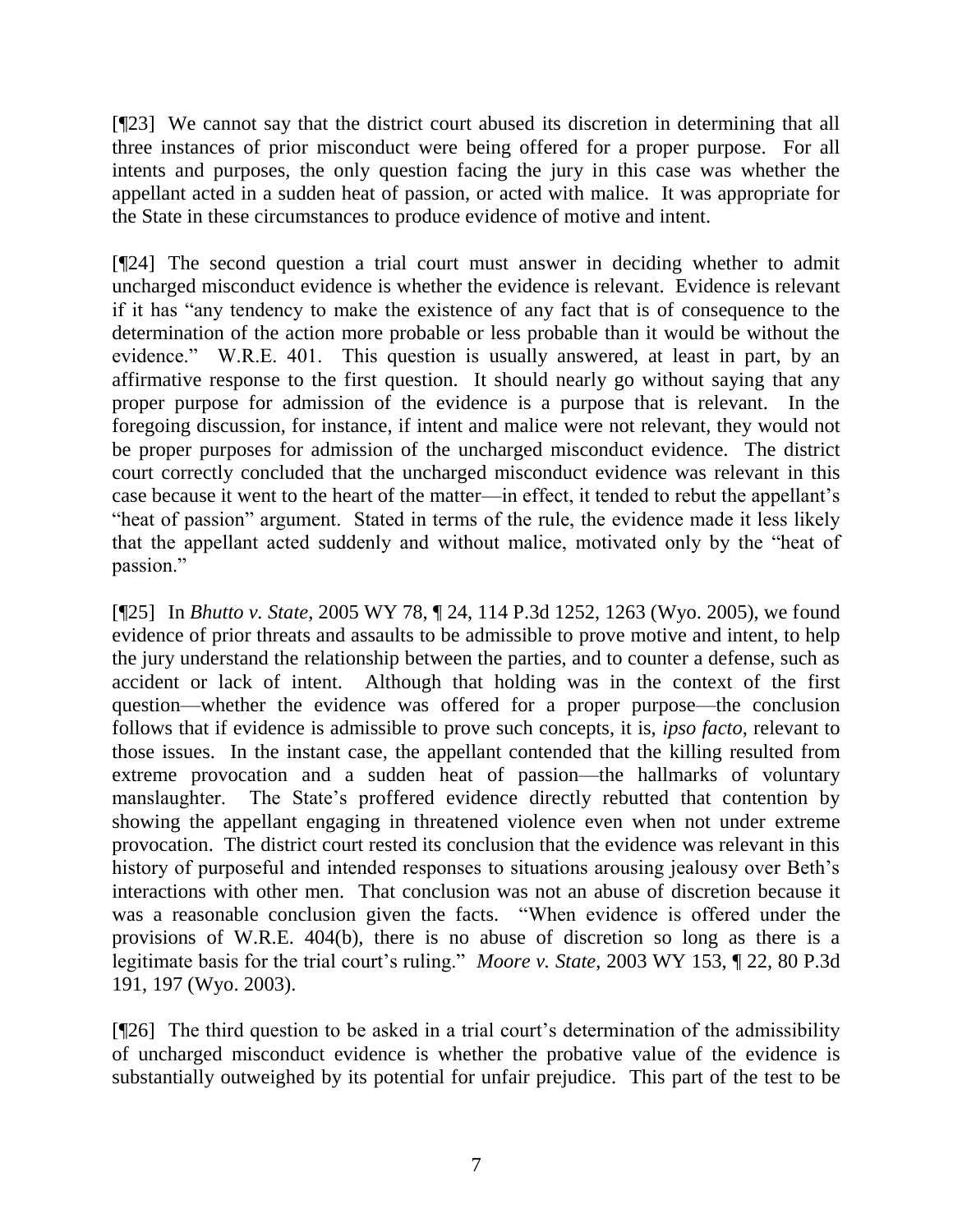applied under W.R.E. 404(b) is consistent with W.R.E. 403, which applies the same general rule to all evidence. In *Gleason*, 2002 WY 161, ¶ 27, 57 P.3d at 342-43, we set out the process to be followed in balancing probative value against unfairly prejudicial effect:

> In determining the probative value of prior bad acts evidence, the trial court should consider the following factors:

> > 1. How clear is it that the defendant committed the prior bad act?

> > 2. Does the defendant dispute the issue on which the state is offering the prior bad acts evidence?

3. Is other evidence available?

4. Is the evidence unnecessarily cumulative?

5. How much time has elapsed between the charged crime and the prior bad act?

Evidence is unfairly prejudicial if it tempts the jury to decide the case on an improper basis. In balancing against its probative value the unfair prejudice created by the evidence, the trial court should consider the extent to which the evidence distracts the jury from the central question whether the defendant committed the charged crime. The trial court should weigh these additional factors against the probative value of the evidence:

> 1. The reprehensible nature of the prior bad act. The more reprehensible the act, the more likely the jury will be tempted to punish the defendant for the prior act.

> 2. The sympathetic character of the alleged victim of the prior bad act. Again, the jury will be tempted to punish the defendant for the prior act if the victim was especially vulnerable.

> 3. The similarity between the charged crime and the prior bad act. The more similar the acts, the greater is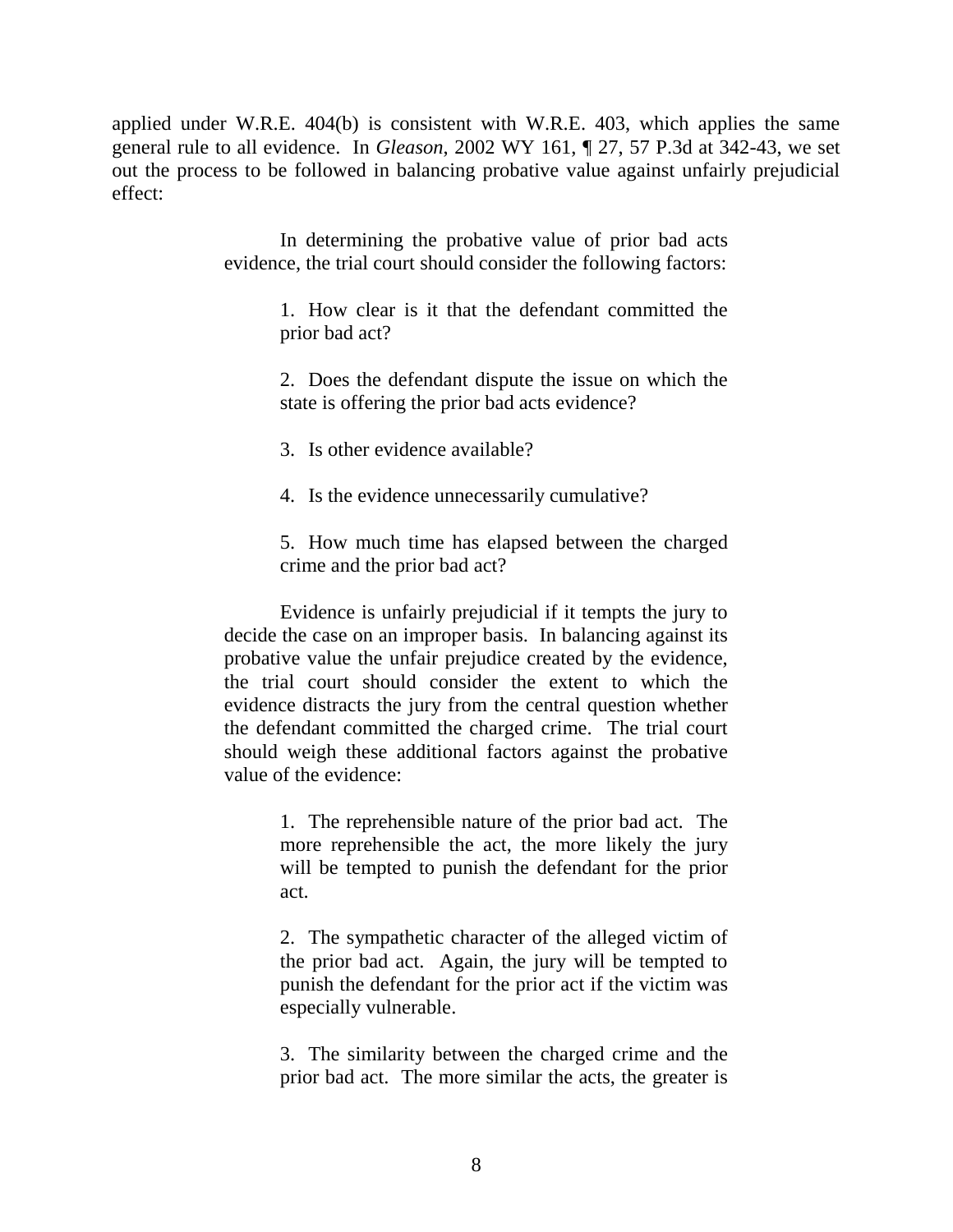the likelihood that the jury will draw the improper inference that if the defendant did it once, he probably did it again.

4. The comparative enormity of the charged crime and the prior bad act. When the prior act is a more serious offense than the charged crime, the introduction of that act will tend to place the defendant in a different and unfavorable light.

5. The comparable relevance of the prior bad act to the proper and forbidden inferences. Evidence of the prior bad act may be much more probative of bad character than it is of any legitimate inference permitted by Rule 404(b).

6. Whether the prior act resulted in a conviction. The jury may be tempted to punish the defendant if they believe he escaped punishment for the prior bad act.

[¶27] The record reveals that the district court scrupulously complied with the guidelines set forth above, devoting a separate section of its decision letter to each of the four general issues, and discussing, in turn, each of the eleven factors directed specifically to balancing probative value against the danger of unfair prejudice. Rather than repeat that lengthy analysis here—an analysis we find to have been thorough and thoughtful—we will mention only the three factors upon which the appellant focuses in arguing that the district court was incorrect in its conclusions. $2$ 

 $[$ [[28] The appellant contends that the district court erred in the following particulars: (1) the district court's conclusion that the prior acts were sufficiently similar to the charged act to be probative of the appellant's reaction to jealousy and conflict; (2) the district court's conclusion that the prior acts were sufficiently dissimilar to the charged act, in that the appellant maintained some level of self-control in the former, that the jury would not be swayed toward making the improper inference of bad character; and (3) the district court's conclusion that, because the prior acts were less serious than the charged act, the jury would likewise not be inclined to draw that same improper inference. In short, the appellant argues that the uncharged misconduct evidence was probative of nothing more than bad character, and should not have been admitted.

 $2$  The discussion that follows will be better understood if we note at this point that, in an earlier portion of its decision letter, the district court had concluded that the 1989-90 incident was too remote in time to be relevant. Thus, the district court's balancing of probative value against the danger of unfair prejudice addressed only the second and third incidents.